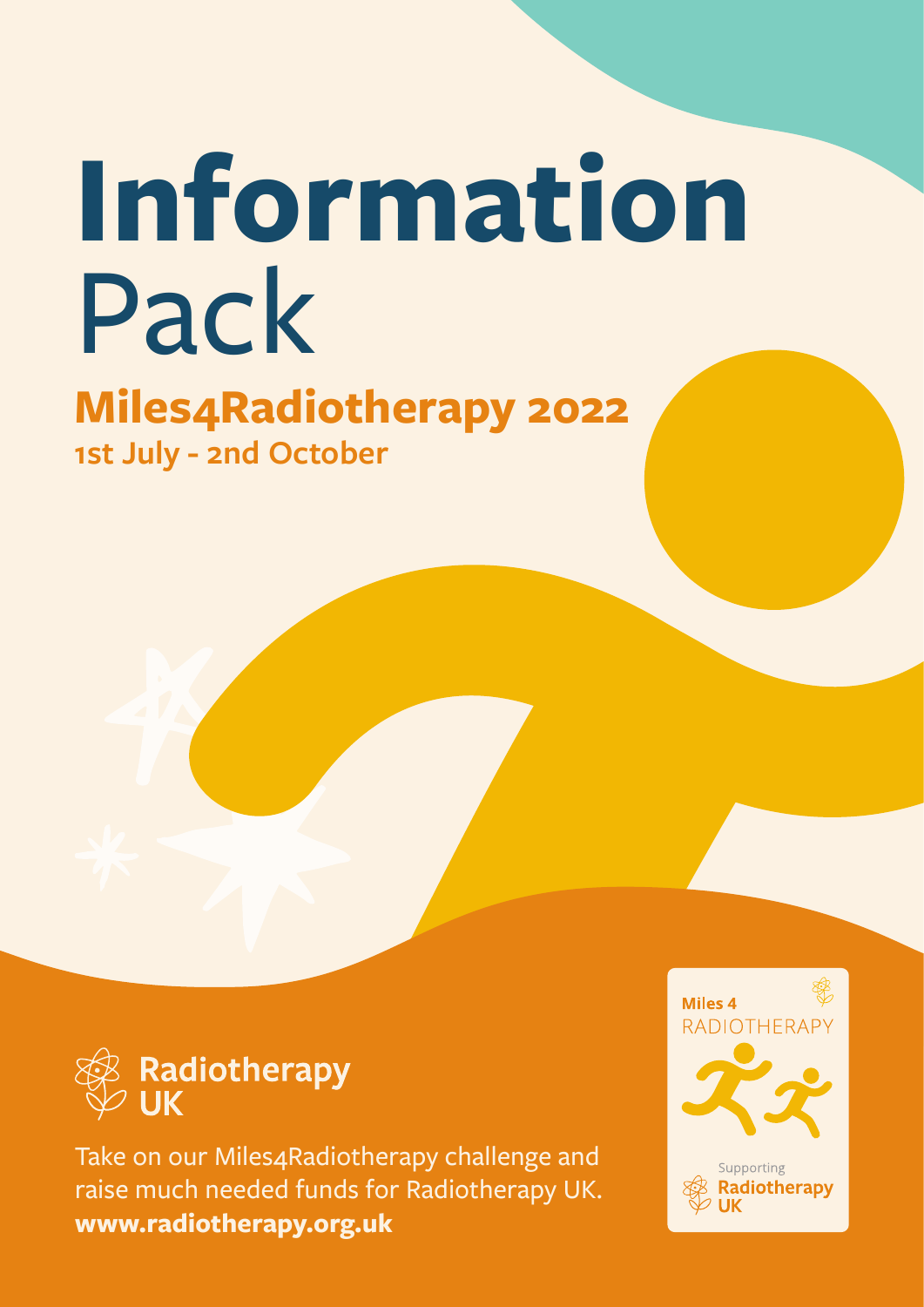# Miles4Radiotherapy **2022**





#### **All you have to do is move!**

You can enter as team or an individual and this year we also want to hear about your personal challenges, whether it's a couch to 5k, a special event you're taking part in, or you are iron-manning it up – we are right behind you!

We receive no government funding, so its because of fantastic fundraisers like you and your teams that we are able to develop our services for radiotherapy patients and workforce and continue to campaign for improved access to high quality radiotherapy across the UK. **We are so thankful for your support.**

**Registration opens on 1st June and closes on 30th June. Make sure to register by Monday 20th June 2022 to receive your exclusive musthave item of the year – the 2022 Miles4Radiotherapy T-shirt!**

**So, what are you waiting for... Sign Up Today!**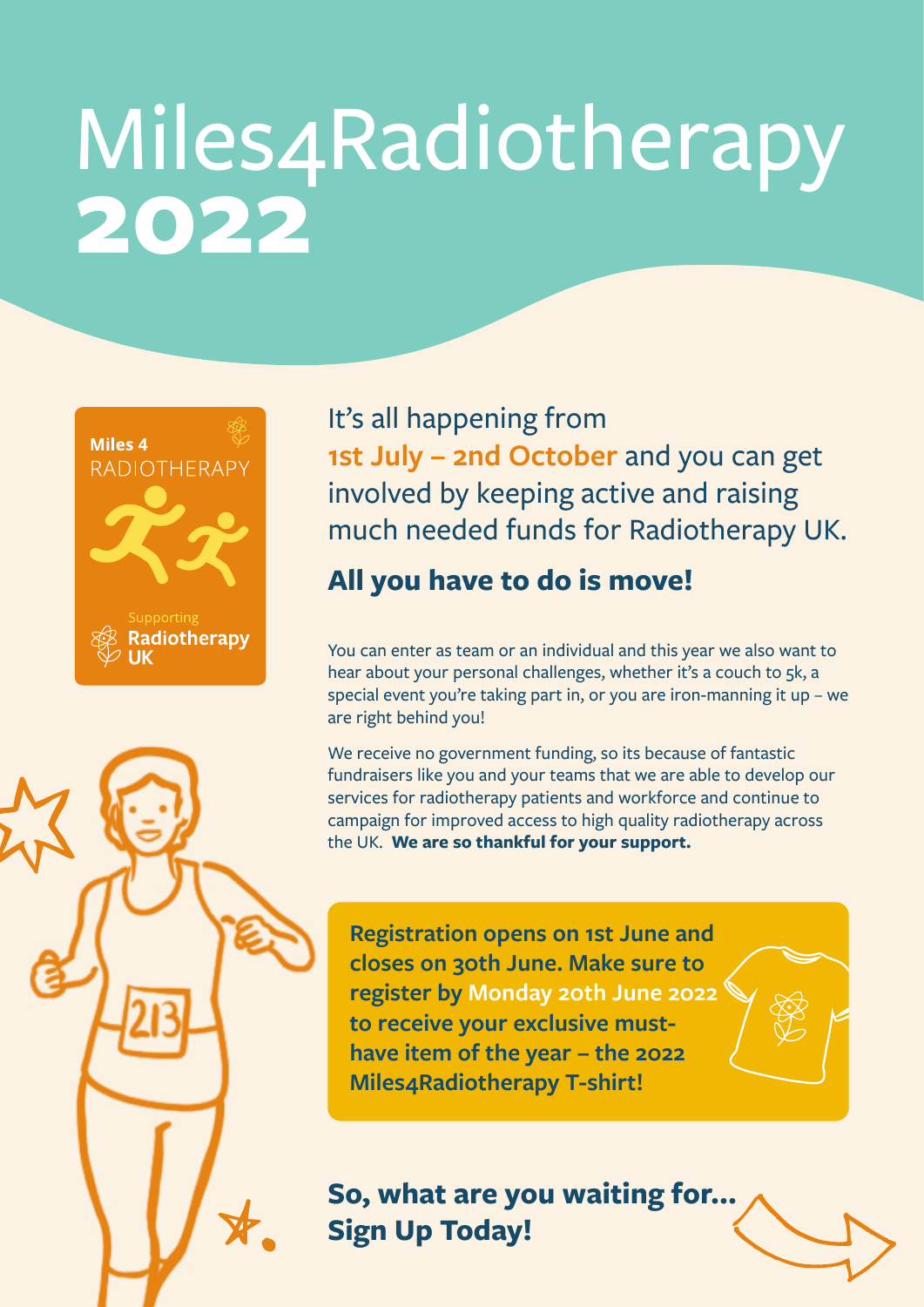# How do I get involved? **The 5 Steps...**



### **Register**

Register your team or as an individual **[here](https://www.resultsbase.net/event/6357).** 

**Results Base** is an online events platform that is hosting Miles4Radiotherapy 2022 and is where you will upload your miles.

Registration is £20 and includes:

- Exclusive Miles4Radiotherapy 2022 t-shirt
- Weekly motivation and training advice emails
- Playlists

**1**

**2**

• Opportunity to win some special spot prizes.

#### **Fundraise**

We would be so thankful if you try and **raise some sponsorship** as part of your challenge and help fund our work to support radiotherapy patients and the workforce. We appreciate every penny raised. To set up your page go to **[www.justgiving.com/campaign/](http://www.justgiving.com/campaign/Miles4Radiotherapy2022) [Miles4Radiotherapy2022](http://www.justgiving.com/campaign/Miles4Radiotherapy2022)** and you can download our sponsorship forms **[here](https://radiotherapy.org.uk/wp-content/uploads/2022/05/M4R-Sponsorship-Form-2022-v2.pdf)**.

# **Keep going...**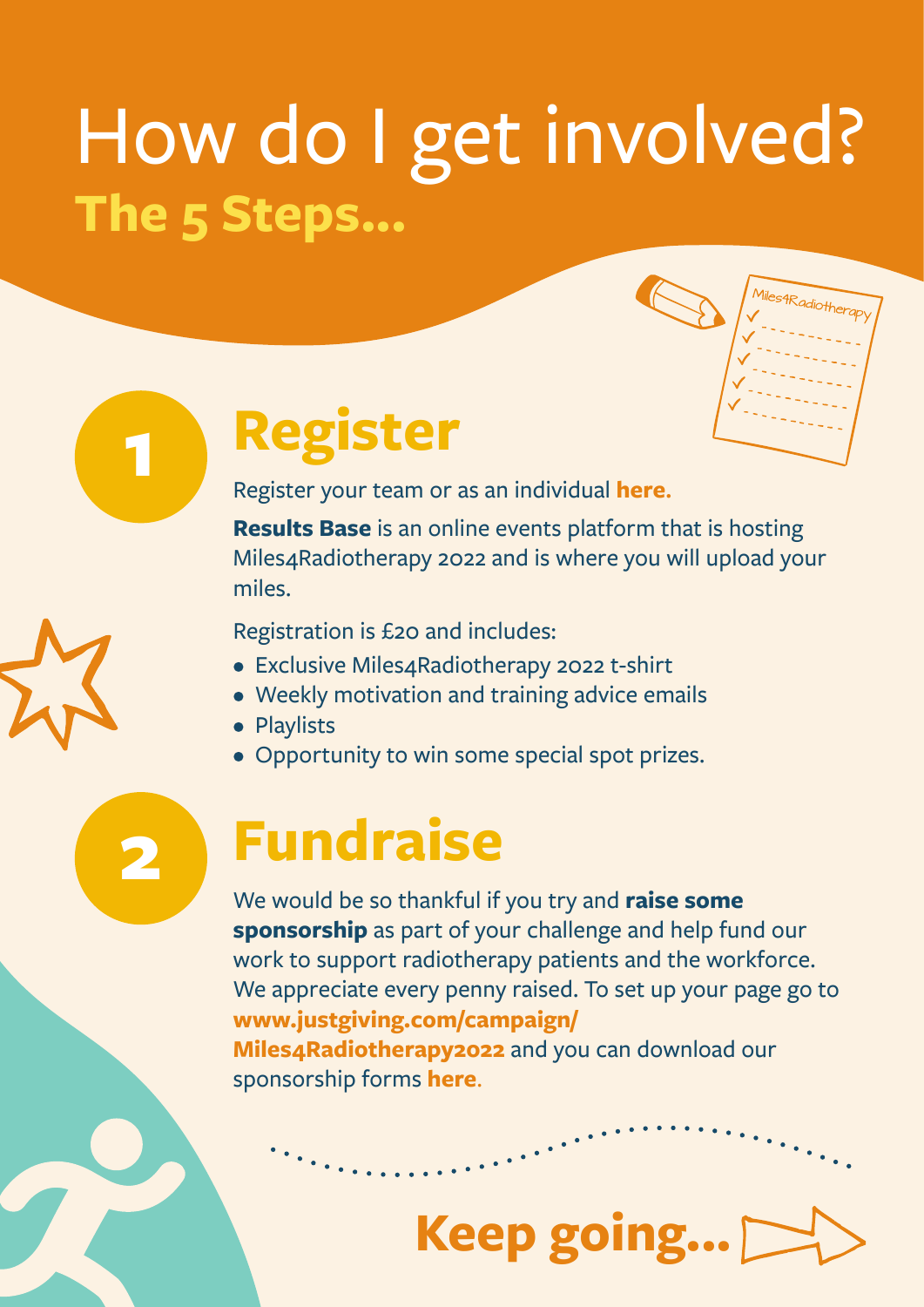# How do I get involved? **The 5 Steps...**

(Continued)

**3**

**4**

**5**

## **Shout about what you're doing**

Let everyone know about your challenge and raise awareness of Radiotherapy UK with our fab **social media posts.** You can download **[option 1](https://radiotherapy.org.uk/wp-content/uploads/2022/05/M4R-FB-Insta-Participant-Post-A-v1.png)** or **[option 2.](https://radiotherapy.org.uk/wp-content/uploads/2022/05/M4R-FB-Insta-Participant-Post-B-v4.png)**

### **Join the radiotherapy community**

Keep up to date on all the chat, encouragement and fun of the Miles4Radiotherapy crew! This is a community that will support you and each other all the way! Please send us your stories, personal challenges and anything amazing, challenging or incredibly silly that you are doing! And don't forget to follow us on our socials:

**Twitter: [radiotherapy\\_uk](https://twitter.com/Radiotherapy_UK) Instragram: [radiotherapy\\_uk](https://www.instagram.com/radiotherapy_uk/) Facebook: [radiotherapyuk](https://www.facebook.com/actionradiotherapy)**

#### **Get out there and Move!**

Take on that personal challenge, don your eye-catching tshirt and move – knowing that you are totally awesome AND supporting the work of Radiotherapy UK!